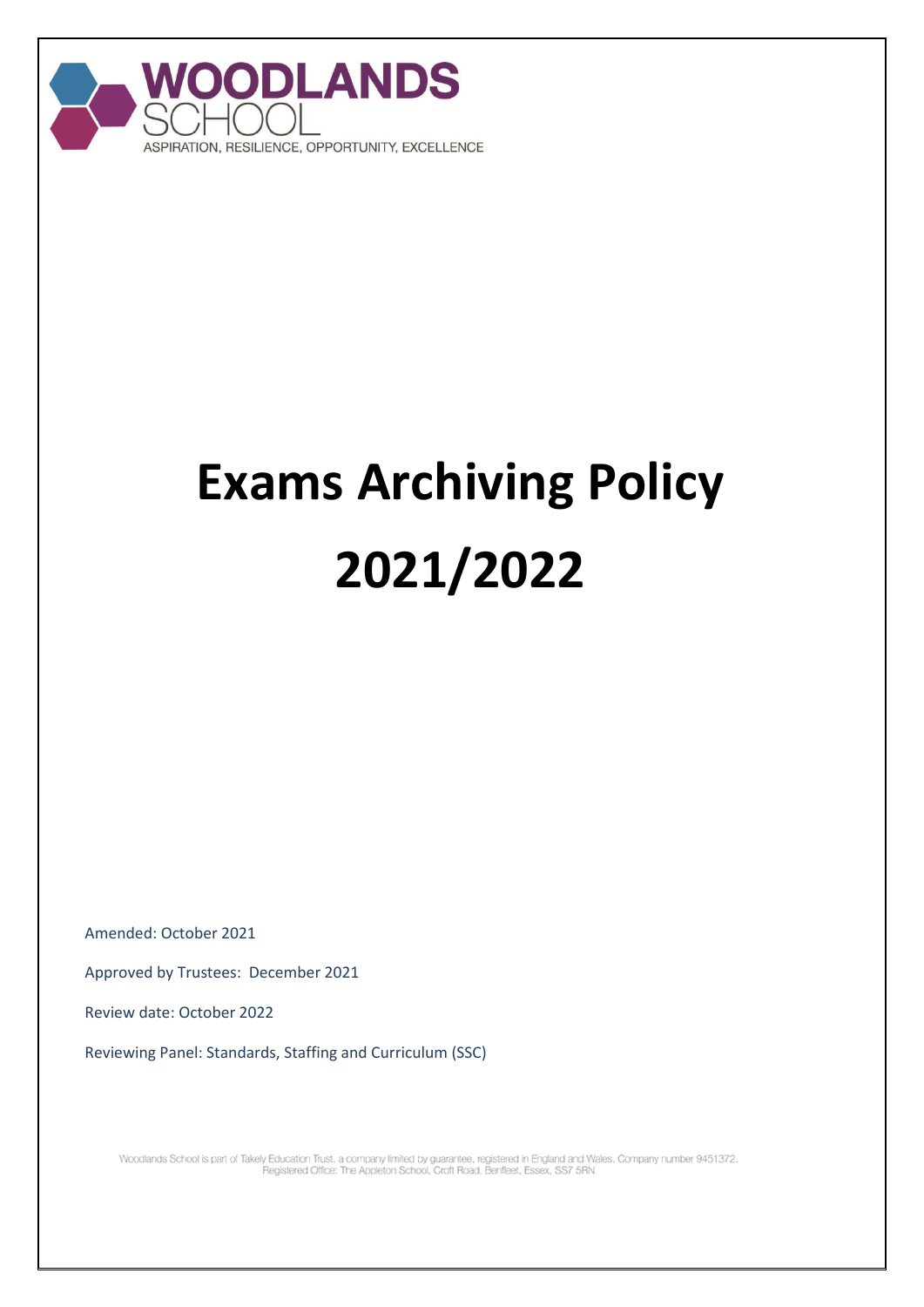## **Key staff involved in the exams archiving process**

| <b>Role</b>                                      | Name(s)                                                                                                                                                                                                                                                                                                                                     |
|--------------------------------------------------|---------------------------------------------------------------------------------------------------------------------------------------------------------------------------------------------------------------------------------------------------------------------------------------------------------------------------------------------|
| Exams officer                                    | <b>Honor Dignan-Roth</b>                                                                                                                                                                                                                                                                                                                    |
| Exams officer line<br>manager (Senior<br>leader) | Ethan Roberts / Emma Jordan                                                                                                                                                                                                                                                                                                                 |
| Head of centre                                   | <b>David Wright</b>                                                                                                                                                                                                                                                                                                                         |
| IT manager                                       | <b>Matt Connelly</b>                                                                                                                                                                                                                                                                                                                        |
| ALS lead/SENCo                                   | <b>Hannah Tuna</b>                                                                                                                                                                                                                                                                                                                          |
| Finance manager                                  | <b>Rachael Fletcher-Brown</b>                                                                                                                                                                                                                                                                                                               |
| Head of<br>department(s)                         | Dan Bedford, Rajen Meeheelall, Linda Glover, Nicola Taylor, Tom Turner, Jo Lillis,<br>Jamie White, Sarah Bromage, Nicola White, Fiona Gould, Rebecca Pinsent,<br>Rebecca Head, Philippa Vanstone, Sarah Denis, Austin Betts, Bruno Michelin,<br>Annett Davy, Lauren Nathan, Kim Vano, Jennifer Johnson, Lucy Gleed, Ethan<br><b>Roberts</b> |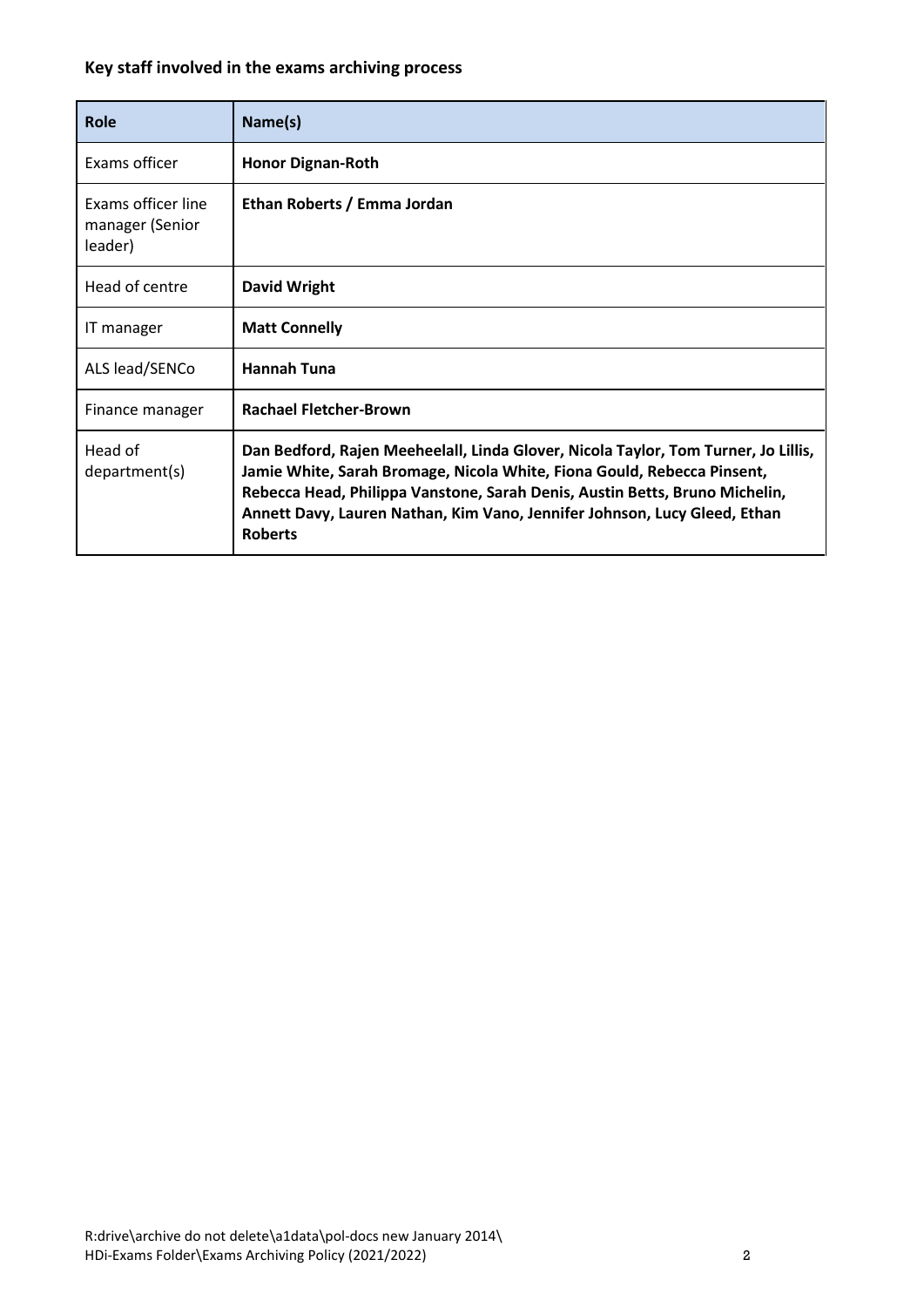## **Purpose of the policy**

The purpose of this policy is to:

- identify exams-related information/records held by the exams office
- identify the retention period
- determine the action required at the end of the retention period and the method of disposal
- inform or supplement the centre-wide records management policy/data retention policy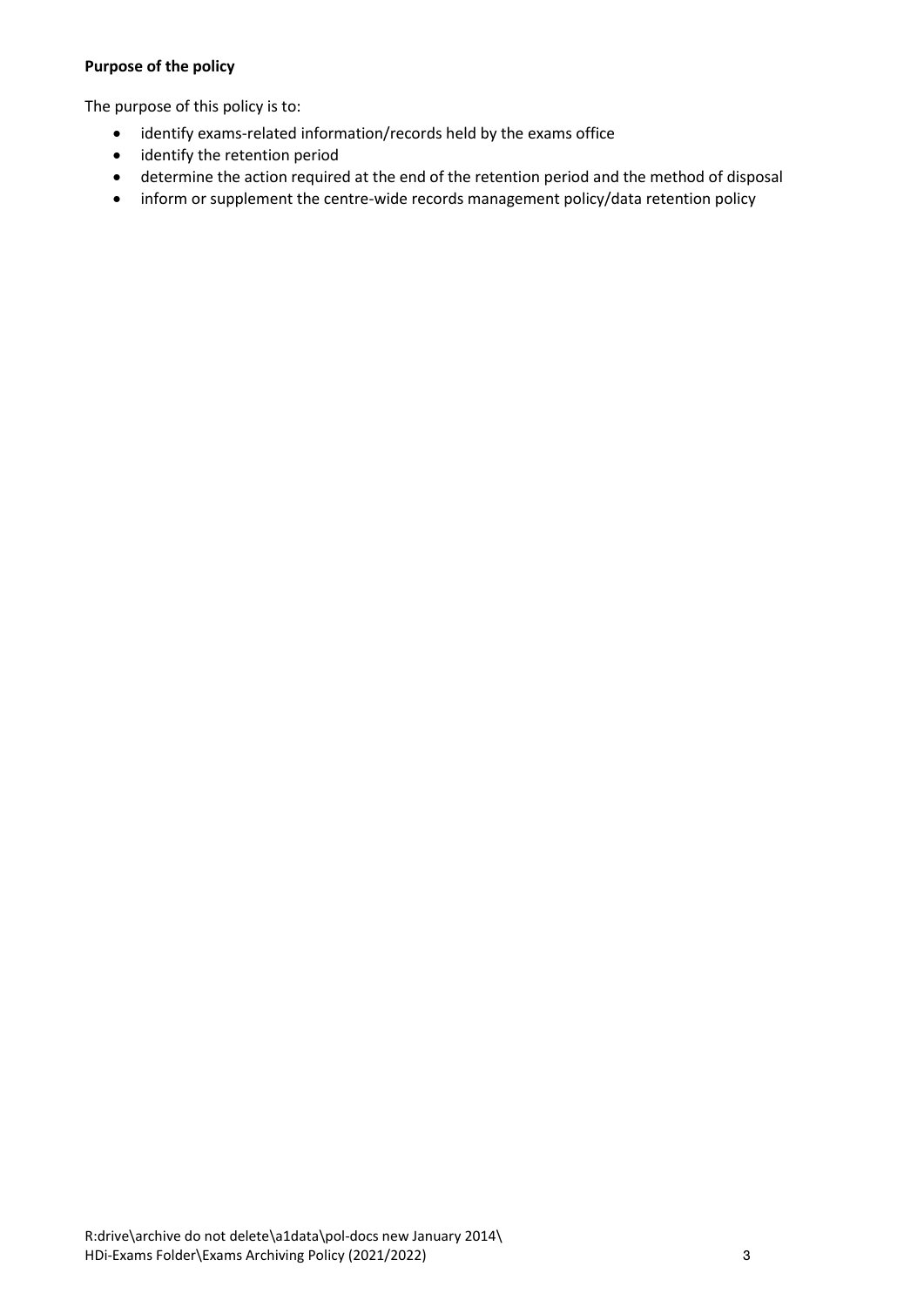| Record type                                 | Record(s) description (where required)                                                                                 | Retention information/period                                                                                                                                                                                                                                                                                                                                                                                                                                                                                                                              | Action at end of retention period<br>(method of disposal) |
|---------------------------------------------|------------------------------------------------------------------------------------------------------------------------|-----------------------------------------------------------------------------------------------------------------------------------------------------------------------------------------------------------------------------------------------------------------------------------------------------------------------------------------------------------------------------------------------------------------------------------------------------------------------------------------------------------------------------------------------------------|-----------------------------------------------------------|
| Access arrangements<br>information          | Any hard copy information kept by the EO relating to<br>an access arrangement candidate.                               | To be returned to ALS lead/SENCo as records owner at<br>end of the candidate's final exam series.                                                                                                                                                                                                                                                                                                                                                                                                                                                         |                                                           |
| Alternative site<br>arrangements            | Any hard copy information generated on an<br>alternative site arrangement. Notifications<br>submitted online via CAP.  | Kept until end of post result services and/or appeals,<br>whichever is the latest.                                                                                                                                                                                                                                                                                                                                                                                                                                                                        | Confidential waste/shredding                              |
| Attendance register copies                  |                                                                                                                        | keep signed records of the seating plan, the invigilation<br>arrangements and the centre's copies of the attendance registers for<br>each examination. The awarding bodies may need to refer to these<br>records. The centre must keep them until the deadline for reviews of<br>marking has passed or until any appeal, malpractice or other results<br>enquiry has been completed, whichever is later (Reference ICE 12,<br>22)                                                                                                                         | Confidential waste/shredding                              |
| Awarding body<br>administrative information | Any hard copy publications provided by awarding<br>bodies.                                                             | To be retained until the current academic year update is<br>provided.                                                                                                                                                                                                                                                                                                                                                                                                                                                                                     | Safe disposal                                             |
| Candidates' scripts                         | Any unwanted copies of scripts returned to the<br>centre through the Access to Scripts (ATS) service.                  | To be retained securely until the awarding body's<br>earliest date for confidential disposal of unwanted<br>scripts.<br>ensure that when scripts that have been returned under access to<br>scripts arrangements are no longer required, they are disposed of in a<br>confidential manner, but no earlier than the dates specified by the<br>awarding bodies (Reference GR 3.15)                                                                                                                                                                          | Confidential disposal                                     |
| Candidates' work                            | Non-examination assessment work returned to the<br>centre by the awarding body at the end of the<br>moderation period. | To be logged on return to the centre and immediately<br>returned to subject staff as records owner.<br>To be stored safely and securely along with work that<br>did not form part of the moderation sample (including<br>materials stored electronically)<br>store safely and securely all non-examination assessments, including<br>controlled assessments, coursework or portfolios, retained in, or<br>returned to, the centre until the deadline for a review of moderation<br>has passed or until a review of moderation, an appeal or a malpractice | Returned to candidates or safe<br>disposal                |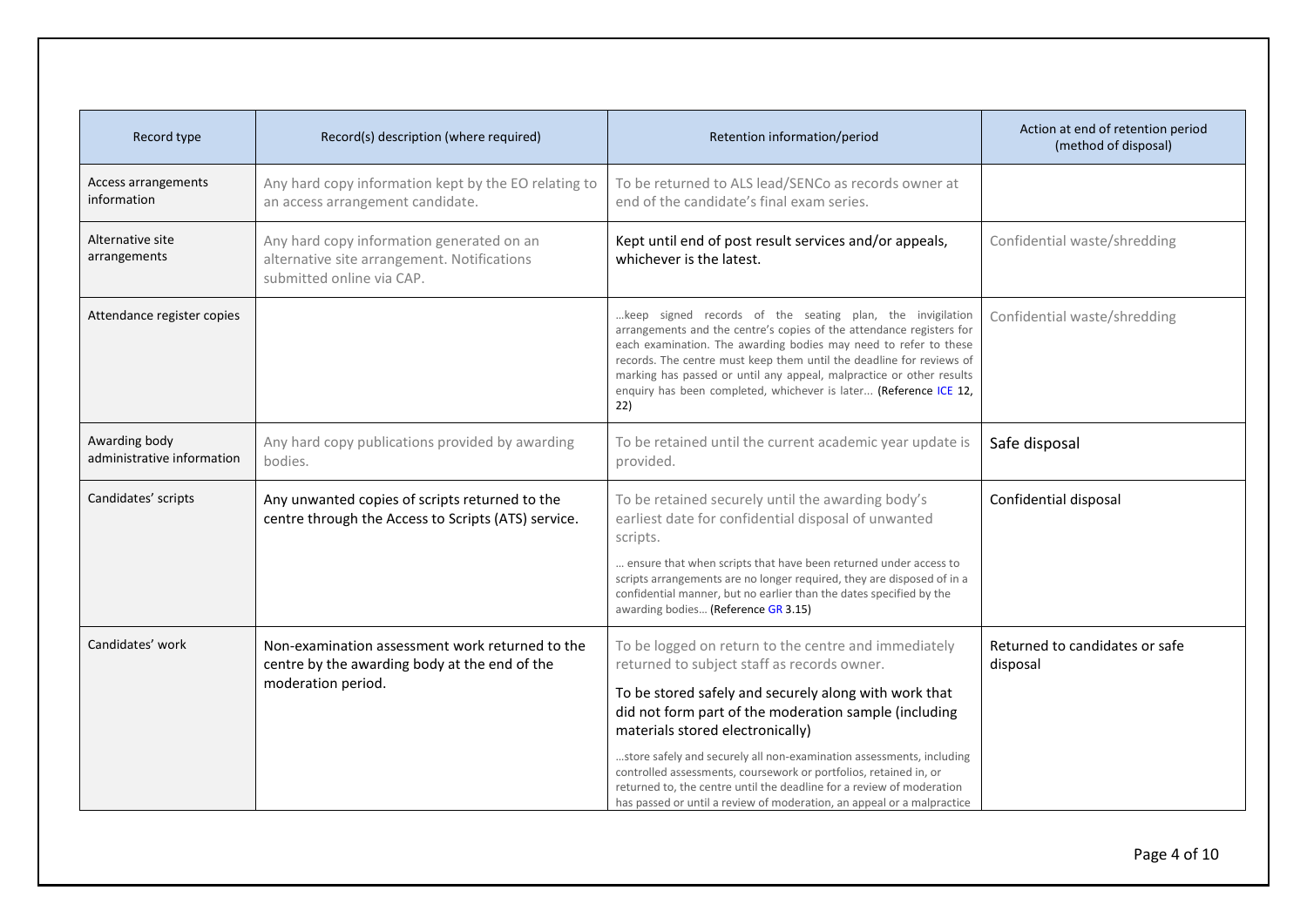| Record type                                                   | Record(s) description (where required)                                                                                                                                                                      | Retention information/period                                                                                                                                                                                                                                                                                                                                                                                                                                                                                                                                                                                                                                                                                                                                                                                                                                                                                                                                                                               | Action at end of retention period<br>(method of disposal) |
|---------------------------------------------------------------|-------------------------------------------------------------------------------------------------------------------------------------------------------------------------------------------------------------|------------------------------------------------------------------------------------------------------------------------------------------------------------------------------------------------------------------------------------------------------------------------------------------------------------------------------------------------------------------------------------------------------------------------------------------------------------------------------------------------------------------------------------------------------------------------------------------------------------------------------------------------------------------------------------------------------------------------------------------------------------------------------------------------------------------------------------------------------------------------------------------------------------------------------------------------------------------------------------------------------------|-----------------------------------------------------------|
|                                                               |                                                                                                                                                                                                             | investigation has been completed, whichever is later. This includes<br>materials stored electronically. See paragraph 4.8 of the JCQ<br>publication Instructions for conducting non - examination assessments<br>https://www.jcq.org.uk/exams-office/non-examination-assessments<br>(Reference GR 3.15)                                                                                                                                                                                                                                                                                                                                                                                                                                                                                                                                                                                                                                                                                                    |                                                           |
| Centre consortium<br>arrangements for centre<br>assessed work | Any hard copy information generated or relating to<br>consortium arrangements for centre assessed work.<br>Applications submitted online via CAP.                                                           | Kept until end of post result services and/or appeals,<br>whichever is the latest.                                                                                                                                                                                                                                                                                                                                                                                                                                                                                                                                                                                                                                                                                                                                                                                                                                                                                                                         | Confidential disposal                                     |
| Certificates                                                  | Candidate certificates issued by awarding bodies.                                                                                                                                                           | retain all unclaimed certificates under secure conditions for a<br>minimum of 12 months from the date of issue (Reference GR 5.14)                                                                                                                                                                                                                                                                                                                                                                                                                                                                                                                                                                                                                                                                                                                                                                                                                                                                         | Confidential destruction                                  |
| Certificate destruction<br>information                        | A record of unclaimed certificates that have been<br>destroyed.                                                                                                                                             | destroy any unclaimed certificates after retaining them for a<br>minimum of 12 months. They must be destroyed in a confidential<br>manner. Centres that do not have a means of destroying certificates<br>confidentially may return them to the respective awarding body. A<br>record of certificates that have been destroyed should be retained for<br>four years from their date of destruction. However, candidates should<br>be informed that some awarding bodies do not offer a replacement<br>certificate service. In such circumstances the awarding body will issue<br>a Certifying Statement of Results (Where an awarding body issues a<br>replacement certificate, or a Certifying Statement of Results, this will<br>provide an accurate and complete record of results for all<br>qualifications covered by the original certificate<br>return any certificates requested by the awarding bodies.<br>Certificates always remain the property of the awarding bodies.<br>(Reference GR 5.14) | Confidential destruction                                  |
| Certificate issue<br>information                              | A record of certificates that have been issued.                                                                                                                                                             | distribute certificates to all candidates without delay and regardless<br>of any disputes (such as non-payment of fees). Certificates must not<br>be withheld without prior permission from an awarding body which<br>will only be given in very exceptional circumstances. A record should<br>be kept of the certificates that are issued (Reference GR 5.14)                                                                                                                                                                                                                                                                                                                                                                                                                                                                                                                                                                                                                                             | Confidential shredding after 5 years                      |
| Confidential materials:<br>initial point of delivery logs     | Logs recording awarding body confidential exam<br>materials received by an authorised member of staff<br>at the initial point of delivery and the secure<br>movement of packages by an authorised member of | Kept until end of post result services and/or appeals,<br>whichever is the latest.                                                                                                                                                                                                                                                                                                                                                                                                                                                                                                                                                                                                                                                                                                                                                                                                                                                                                                                         | Confidential waste/shredding                              |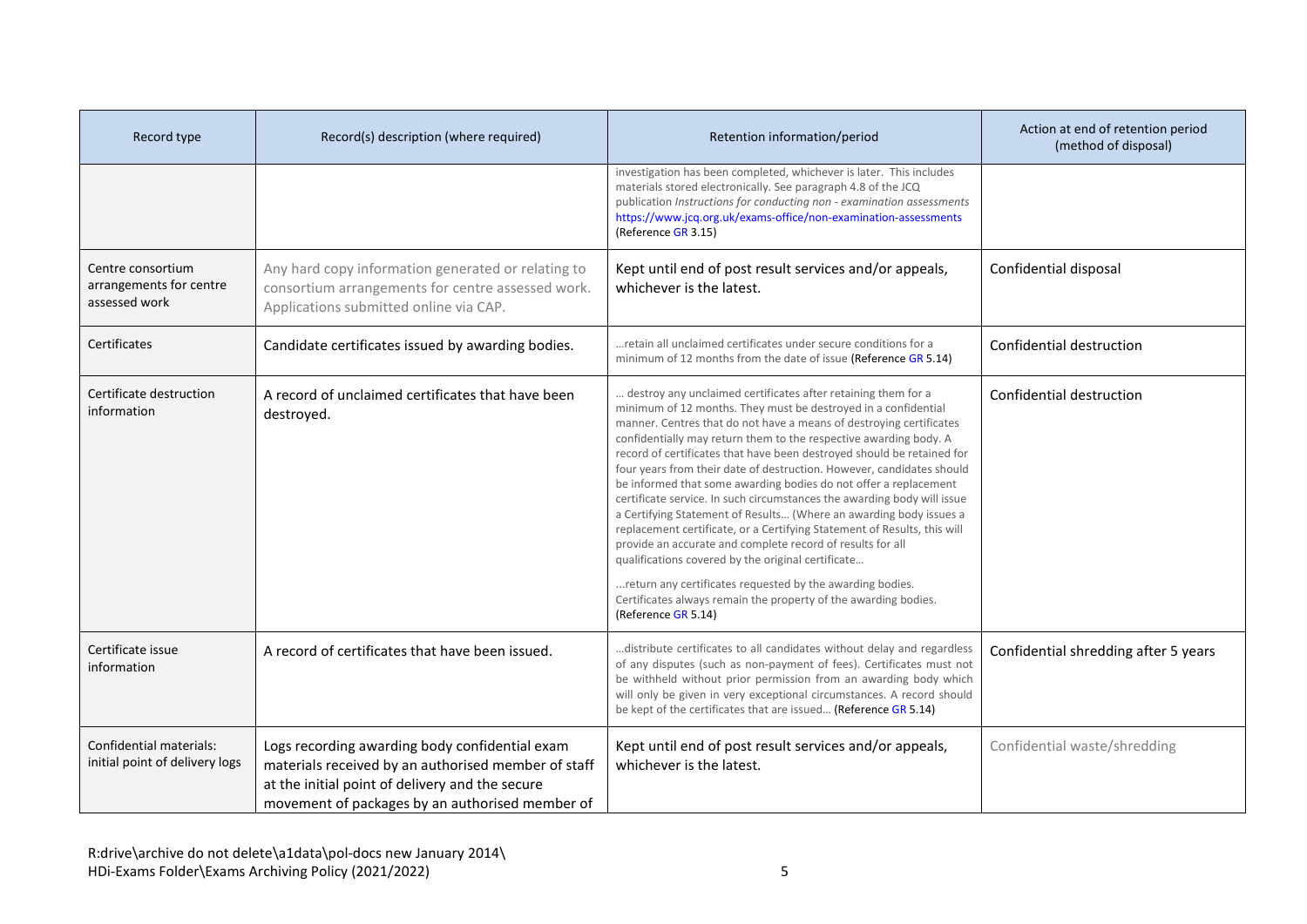| Record type                                                                    | Record(s) description (where required)                                                                                                                                                                                                                                                                                                                        | Retention information/period                                                                                                                                                                                                                                                                                                                                                                                                                                                                         | Action at end of retention period<br>(method of disposal) |
|--------------------------------------------------------------------------------|---------------------------------------------------------------------------------------------------------------------------------------------------------------------------------------------------------------------------------------------------------------------------------------------------------------------------------------------------------------|------------------------------------------------------------------------------------------------------------------------------------------------------------------------------------------------------------------------------------------------------------------------------------------------------------------------------------------------------------------------------------------------------------------------------------------------------------------------------------------------------|-----------------------------------------------------------|
|                                                                                | staff to the secure room for transferal to the centre's<br>secure storage facility.                                                                                                                                                                                                                                                                           |                                                                                                                                                                                                                                                                                                                                                                                                                                                                                                      |                                                           |
| Confidential materials:<br>receipt, secure movement<br>and secure storage logs | Logs recording confidential exam materials received<br>(including encrypted materials received via email or<br>downloaded from an awarding body's secure<br>extranet site), checked and placed in the secure<br>storage facility by the exams officer (or other<br>authorised member of centre staff) throughout the<br>period the materials are confidential | Kept until end of post result services and/or appeals,<br>whichever is the latest.                                                                                                                                                                                                                                                                                                                                                                                                                   | Confidential waste/shredding                              |
| Conflicts of interest records                                                  | Records demonstrating the management of conflicts<br>of interest                                                                                                                                                                                                                                                                                              | The records may be inspected by a JCQ Centre Inspector and/or<br>awarding body staff. They might be requested in the event of concerns<br>being reported to an awarding body. The records must be retained<br>until the deadline for reviews of marking has passed or until any<br>appeal, malpractice or other results enquiry has been completed,<br>whichever is later. (Reference GR 5.3)                                                                                                        | Confidential waste/shredding                              |
| Dispatch logs                                                                  | Proof of dispatch of exam script packages to<br>awarding body examiners covered by the DfE<br>(Standards & Testing Agency) yellow label service                                                                                                                                                                                                               | Kept until end of post result services and/or appeals,<br>whichever is the latest.                                                                                                                                                                                                                                                                                                                                                                                                                   | Confidential waste/shredding                              |
| Entry information                                                              | Any hard copy information relating to candidates'<br>entries.                                                                                                                                                                                                                                                                                                 | To be given to candidate straight away or destroyed.                                                                                                                                                                                                                                                                                                                                                                                                                                                 | Confidential waste/shredding                              |
| Exam question papers                                                           | Question papers for timetabled written exams.                                                                                                                                                                                                                                                                                                                 | For confidentiality purposes question papers must not be released to<br>centre personnel for use in accordance with the above licence until<br>after the awarding body's published finishing time for the examination<br>or, in the case of a timetable variation, until all candidates within the<br>centre have completed the examination. This does not restrict access<br>to question papers by authorised centre personnel for the purpose of<br>conducting examinations<br>(Reference GR 6.13) | Issued to subject staff                                   |
| Exam room checklists                                                           | Checklists confirming exam room conditions and<br>invigilation arrangements for each exam session.                                                                                                                                                                                                                                                            | Kept until end of post result services and/or appeals,<br>whichever is the latest.                                                                                                                                                                                                                                                                                                                                                                                                                   | Confidential waste/shredding                              |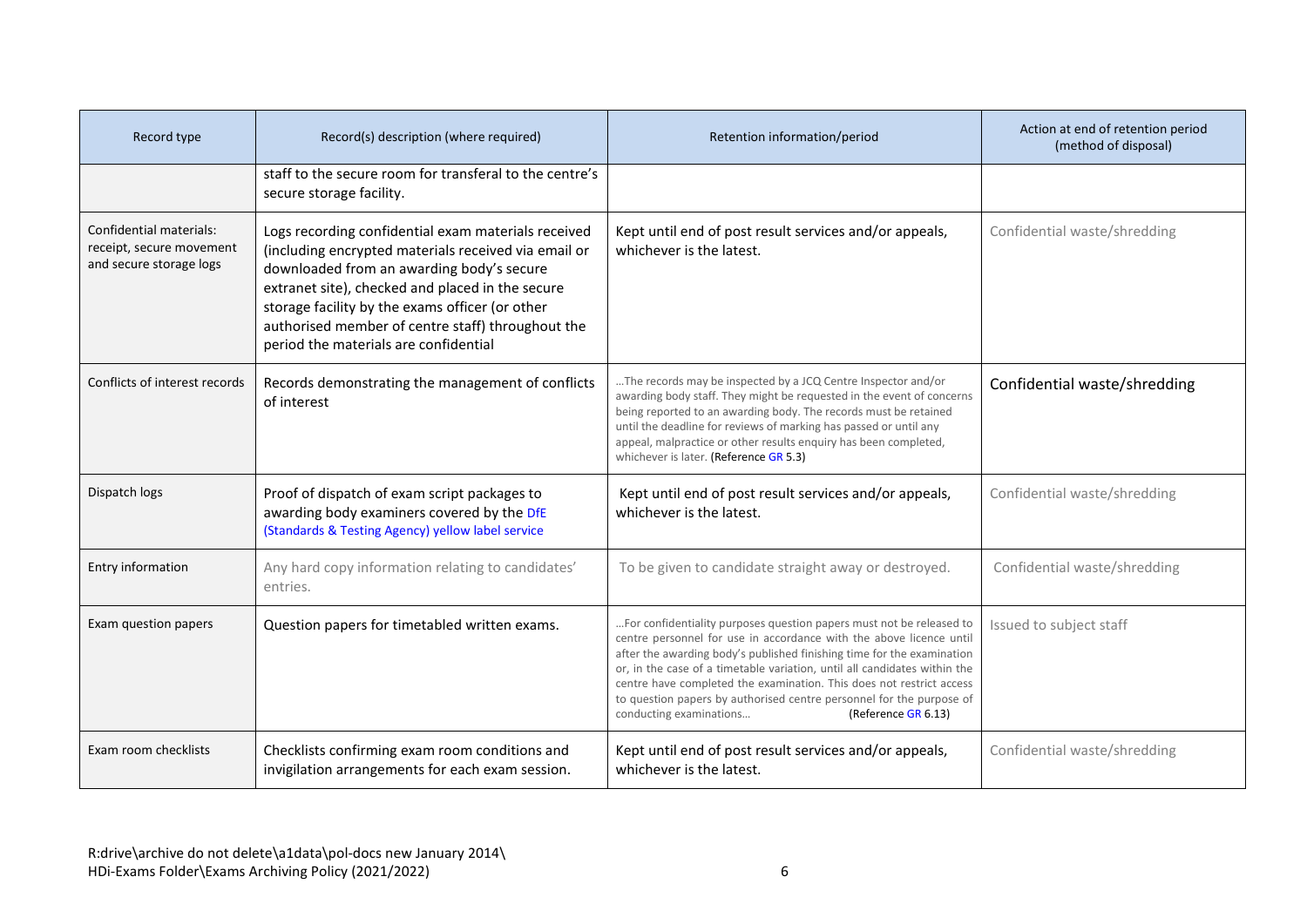| Record type                                     | Record(s) description (where required)                                                                                                                                                                 | Retention information/period                                                                                                                                                                                                                                                                                                                                                                           | Action at end of retention period<br>(method of disposal) |
|-------------------------------------------------|--------------------------------------------------------------------------------------------------------------------------------------------------------------------------------------------------------|--------------------------------------------------------------------------------------------------------------------------------------------------------------------------------------------------------------------------------------------------------------------------------------------------------------------------------------------------------------------------------------------------------|-----------------------------------------------------------|
| Exam room incident logs                         | Logs recording any incidents or irregularities in exam<br>rooms for each exam session.                                                                                                                 |                                                                                                                                                                                                                                                                                                                                                                                                        |                                                           |
| Exam stationery                                 | Awarding body exam stationery provided solely for<br>the purpose of external exams.                                                                                                                    | return unused stationery to the secure storage facility or secure<br>room until needed for a future examination. Surplus stationery must<br>not be used for internal school tests, mock examinations and non-<br>examination assessments destroy confidentially any out-of-date<br>stationery. (Reference ICE 30)                                                                                      | Confidential destruction                                  |
| <b>Examiner reports</b>                         |                                                                                                                                                                                                        | (Where/if provided) To be immediately provided to<br>head of department as records owner.                                                                                                                                                                                                                                                                                                              |                                                           |
| Finance information                             | Copy invoices for exams-related fees.                                                                                                                                                                  | To be returned to Finance department as records owner<br>at the end of the academic year.                                                                                                                                                                                                                                                                                                              |                                                           |
| Invigilation arrangements                       | See Exam room checklists                                                                                                                                                                               |                                                                                                                                                                                                                                                                                                                                                                                                        |                                                           |
| Invigilator and facilitator<br>training records |                                                                                                                                                                                                        | A record of the content of the training given to invigilators and those<br>facilitating an access arrangement for a candidate under examination<br>conditions must be available for inspection and retained on file until<br>the deadline for reviews of marking has passed or until any appeal,<br>malpractice or other results enquiry has been completed, whichever is<br>later. (Reference ICE 12) | Confidential waste/shredding                              |
| Moderator reports                               |                                                                                                                                                                                                        | (Where printed from electronic copy) To be immediately<br>provided to head of department as records owner.                                                                                                                                                                                                                                                                                             |                                                           |
| Moderation returns logs                         | Logs recording the return of candidates' work to the<br>centre by the awarding body at the end of the<br>moderation period                                                                             | Kept until end of post result services and/or appeals,<br>whichever is the latest.                                                                                                                                                                                                                                                                                                                     | Confidential waste/shredding                              |
| Overnight supervision<br>information            | The JCQ Overnight Supervision form is completed<br>online using CAP. The JCQ Overnight Supervision<br>Declaration form is downloaded from CAP) for<br>signing by the candidate, the supervisor and the | keep all completed forms available for inspection until the deadline<br>for reviews of marking has passed or until any appeal, malpractice or<br>other results enquiry has been completed, whichever is later. Forms<br>may be stored electronically or in hard copy paper format and must<br>not be sent to an awarding body, unless specifically requested                                           | Confidential waste/shredding                              |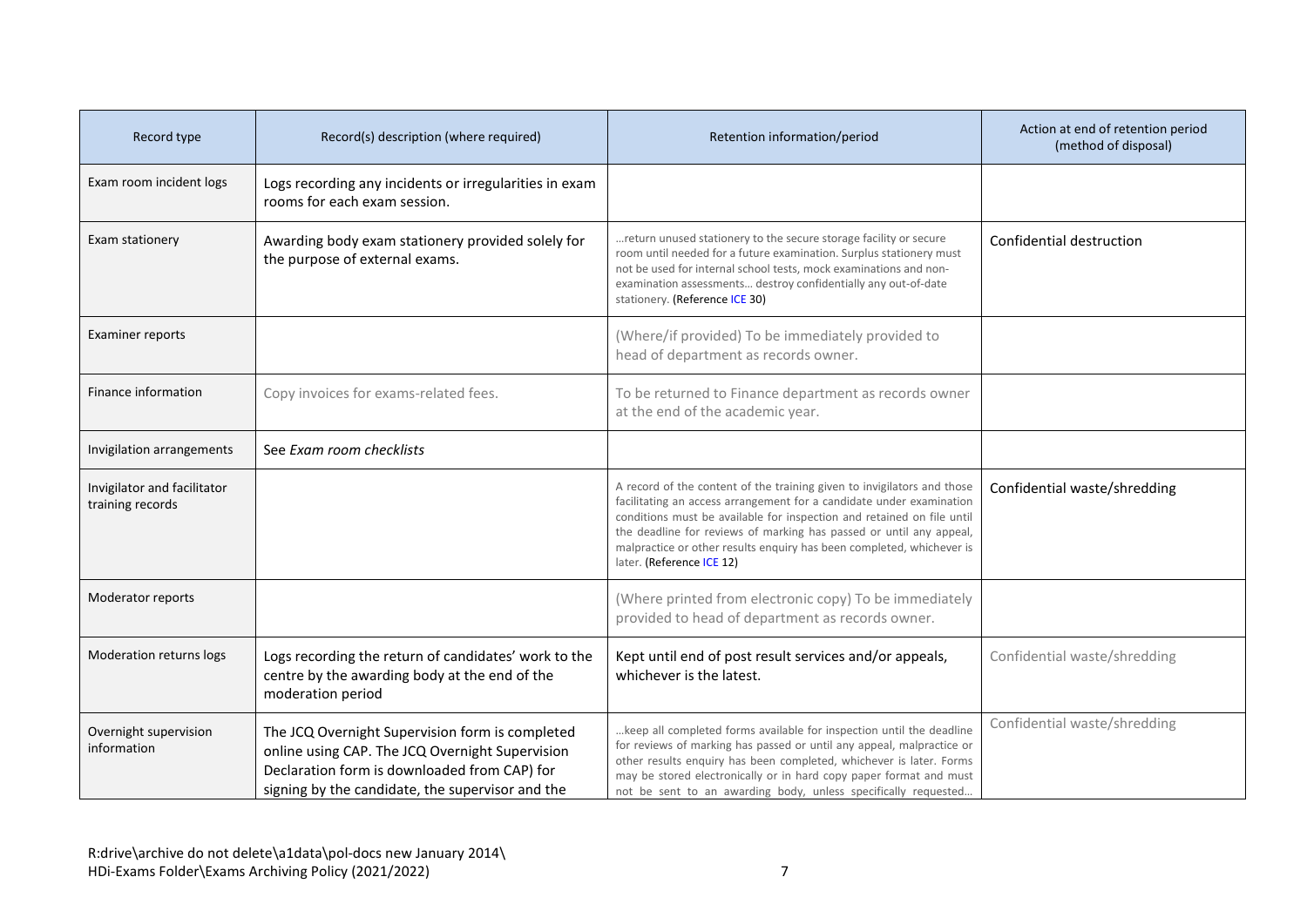| Record type                                                                | Record(s) description (where required)                                                                                                                                                           | Retention information/period                                                                                                                                                                                                                                                                                                                                                                                                                                                                                   | Action at end of retention period<br>(method of disposal) |
|----------------------------------------------------------------------------|--------------------------------------------------------------------------------------------------------------------------------------------------------------------------------------------------|----------------------------------------------------------------------------------------------------------------------------------------------------------------------------------------------------------------------------------------------------------------------------------------------------------------------------------------------------------------------------------------------------------------------------------------------------------------------------------------------------------------|-----------------------------------------------------------|
|                                                                            | head of centre<br>Any hard copy information relating to overnight                                                                                                                                | (Reference (ICE 8)                                                                                                                                                                                                                                                                                                                                                                                                                                                                                             |                                                           |
|                                                                            | supervision arrangements. Reports submitted online<br>via CAP.                                                                                                                                   |                                                                                                                                                                                                                                                                                                                                                                                                                                                                                                                |                                                           |
| Post-results services:<br>confirmation of candidate<br>consent information | Hard copy or email record of required candidate<br>consent                                                                                                                                       | Consent forms or e-mails from candidates must be retained by the<br>centre and kept for at least six months following the outcome of the<br>clerical re-check or review of marking or any subsequent appeal. The<br>awarding bodies reserve the right to inspect such documentation.<br>(Reference PRS 4, plus appendix A and B)                                                                                                                                                                               | <b>Confidential Shredding</b>                             |
| Post-results services:<br>requests/outcome<br>information                  | Any hard copy information relating to a post-results<br>service request (RoRs, appeals, ATS) submitted to an<br>awarding body for a candidate and outcome<br>information from the awarding body. | Until after the appeals deadline has passed                                                                                                                                                                                                                                                                                                                                                                                                                                                                    | Confidential shredding                                    |
| Post-results services:<br>tracking logs                                    | Logs tracking to resolution all post-results service<br>requests submitted to awarding bodies.                                                                                                   | Kept until end of post result services and/or appeals,<br>whichever is the latest.                                                                                                                                                                                                                                                                                                                                                                                                                             | Confidential shredding                                    |
| Private candidate<br>information                                           | Any hard copy information relating to private<br>candidates' entries.                                                                                                                            | Given straight to the private candidate or destroyed                                                                                                                                                                                                                                                                                                                                                                                                                                                           | Confidential shredding                                    |
| Proof of postage -<br>candidates' work                                     | Proof of postage of sample of candidates' work<br>submitted to awarding body moderators.<br>(Proof of postage of candidates' scripts to awarding<br>body examiners/markers)                      | Centres not involved in the secure despatch of exam scripts service<br>must obtain proof of postage/despatch for each packet of scripts,<br>which must be retained on the centre's files until the results are<br>published, in case of loss or damage. (Proof of postage will provide<br>evidence that the candidates' scripts have left the centre. This will<br>indicate that the scripts were written at the appointed time and that,<br>should the scripts not be received by the awarding body/examiner, | Confidential shredding                                    |
| Resolving timetable clashes                                                | Any hard copy information relating to the resolution                                                                                                                                             | then special consideration may be possible.) (Reference ICE 29)<br>Kept until end of post result services and/or appeals,                                                                                                                                                                                                                                                                                                                                                                                      | Confidential shredding                                    |
| information                                                                | of a candidate's clash of timetabled exam papers                                                                                                                                                 | whichever is the latest.                                                                                                                                                                                                                                                                                                                                                                                                                                                                                       |                                                           |
| <b>Results information</b>                                                 | Broadsheets of public examination results<br>summarising candidate final grades by subject by                                                                                                    | Records for current year plus previous 6 years to be                                                                                                                                                                                                                                                                                                                                                                                                                                                           |                                                           |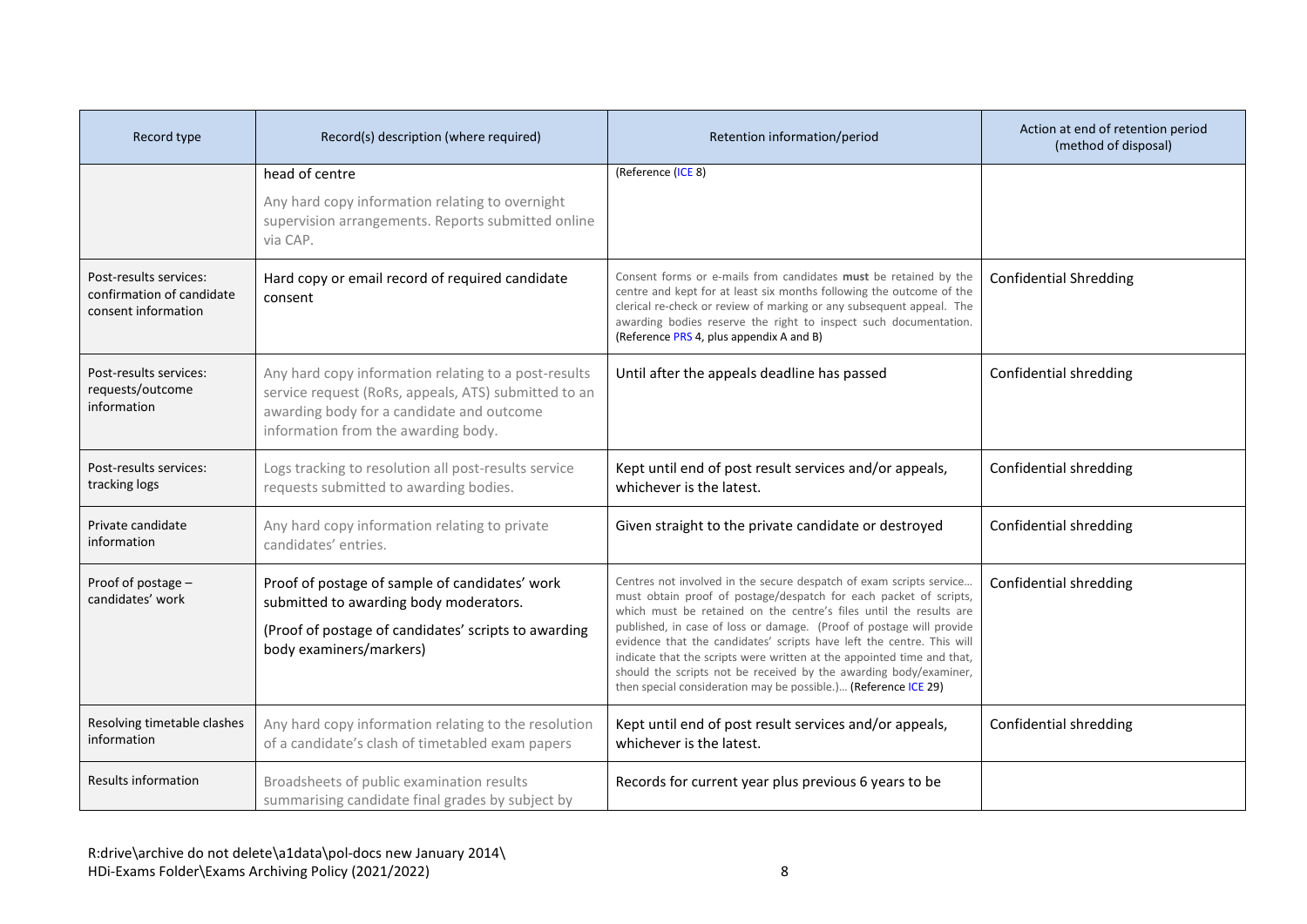| Record type                                  | Record(s) description (where required)                                                                                                                                                                                            | Retention information/period                                                                                                                                                                                                                                                                                                                                                                                               | Action at end of retention period<br>(method of disposal) |
|----------------------------------------------|-----------------------------------------------------------------------------------------------------------------------------------------------------------------------------------------------------------------------------------|----------------------------------------------------------------------------------------------------------------------------------------------------------------------------------------------------------------------------------------------------------------------------------------------------------------------------------------------------------------------------------------------------------------------------|-----------------------------------------------------------|
|                                              | exam series.                                                                                                                                                                                                                      | retained as a minimum.                                                                                                                                                                                                                                                                                                                                                                                                     |                                                           |
| Seating plans                                | Plans showing the seating arrangements of all<br>candidates for every exam taken.                                                                                                                                                 | keep signed records of the seating plan, the invigilation<br>arrangements and the centre's copies of the attendance registers for<br>each examination. The awarding bodies may need to refer to these<br>records. The centre must keep them until the deadline for reviews of<br>marking has passed or until any appeal, malpractice or other results<br>enquiry has been completed, whichever is later (Reference ICE 12) | Confidential shredding                                    |
| Special consideration<br>information         | Any hard copy information relating to a special<br>consideration application which has been submitted<br>to an awarding body for a candidate and signed<br>evidence produced by a senior leader in support of<br>the application. | All applications must be supported by signed evidence produced by a<br>member of the senior leadership team. The centre must retain this<br>evidence until after the publication of results. (Reference SC 6)                                                                                                                                                                                                              | Confidential shredding                                    |
| Suspected malpractice<br>reports/outcomes    | Any hard copy information relating to a suspected or<br>actual malpractice investigation/report submitted to<br>an awarding body and outcome information from<br>the awarding body.                                               | Kept until end of post result services and/or appeals,<br>whichever is the latest.                                                                                                                                                                                                                                                                                                                                         | Confidential shredding                                    |
| <b>Transferred candidate</b><br>arrangements | Any hard copy information relating to a transferred<br>candidate arrangement. Applications submitted<br>online via CAP.                                                                                                           | Kept until end of post result services and/or appeals,<br>whichever is the latest.                                                                                                                                                                                                                                                                                                                                         | Confidential shredding                                    |
| Very late arrival<br>reports/outcomes        | Any hard copy information relating to a candidate<br>arriving very late to an exam. Reports submitted<br>online via CAP.                                                                                                          | Kept until end of post result services and/or appeals,<br>whichever is the latest.                                                                                                                                                                                                                                                                                                                                         | Confidential shredding                                    |